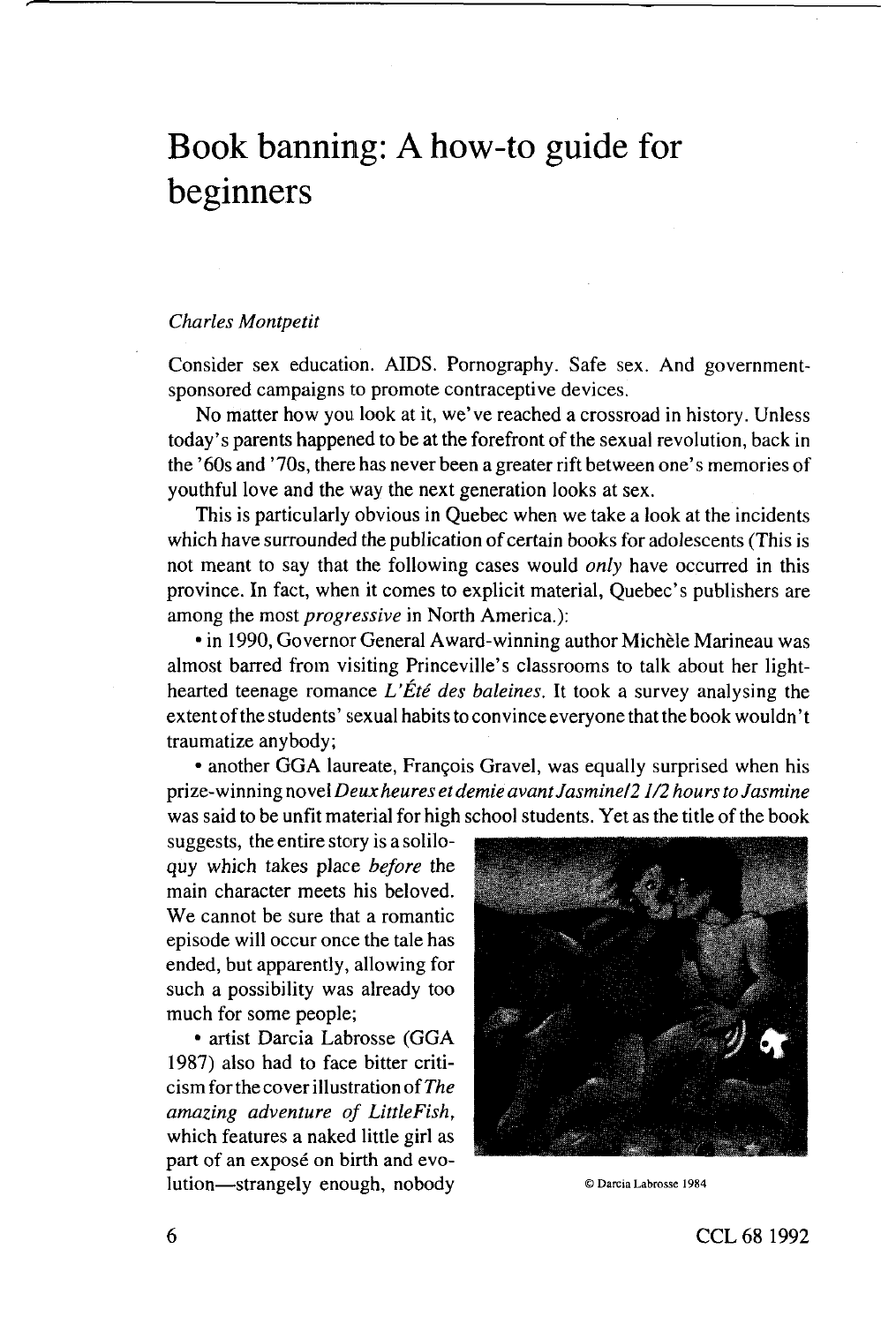complained about the inside illustrations, which are much more explicit;

• and I have myself encountered a similar situation with my anthology of true stories about first sexual experiences, *La premiere fois.* Two boxfuls of these books did get purchased for a lecture tour in secondary schools, but unfortunately, they never got to the teenagers: though the Ministry of Education had already paid for everything, the packages were returned almost immediately and in one case, the books hadn't even been opened (keep in mind that these places are supposed to teach sex education from Secondary I through V. (The volumes were eventually replaced with a Canada Council-nominated novel of mine. *Temps perdu.* Since its heroine is alternately murdered, eaten and crucified, should we infer that this is less controversial than true coming-of-age stories?)

What is happening here?

Since I've *also* won a Governor General's Award, one might be tempted to establish some sort of connection, and blacklist everyone who has benefited from this dubious distinction. But mitigating circumstances prevent such drastic measures: for all the above authors, sales reports have been quite enthusiastic; in the last instance, the books were going so fast that a second printing had to be ordered twenty days after the launch date (a virtual breakthrough in our children's book industry).

Then again, maybe the documentary nature of*La premiere fois* has allowed it to avoid any hassles during the production phase. But that can't be the only key to success, for all the works mentioned here have evaded the wrath of their editors (something for which the publishing companies should be commended after all, instances of large-mindedness deserve as much credit as the opposite needs flak).

Psychologists, sexologists and social workers dealing with related community issues were also called in to evaluate some of the projects, and the books passed these tests with flying colours. These experts went even further: in their opinion, there was a definite *need* for this material in the mainstream market.

Furthermore, the media reactions were overwhelmingly positive. At the risk of sounding immodest, here's a sample of the reviews which were written about *La premiere fois:*

Magnificent. A chance for young and old to share their thoughts about an important transition. Get hold of these gems' *(Des livres etdes]eunes)*

La première fois is the kind of book that school libraries should display on their most prominent shelves It will be as useful as, if not more useful than condom-vending machines *(Le Soleil)*

A lot of myths are debunked. First attempts are not always glorious, and this is precisely what teenagers will enjoy recognizing in these stones *(Le Devoir)*

A Molotov cocktail in the field of children's literature. Well-written and well-balanced... A daring première indeed. (Le Droit)

And these weren't exceptions, either. The event was covered by just about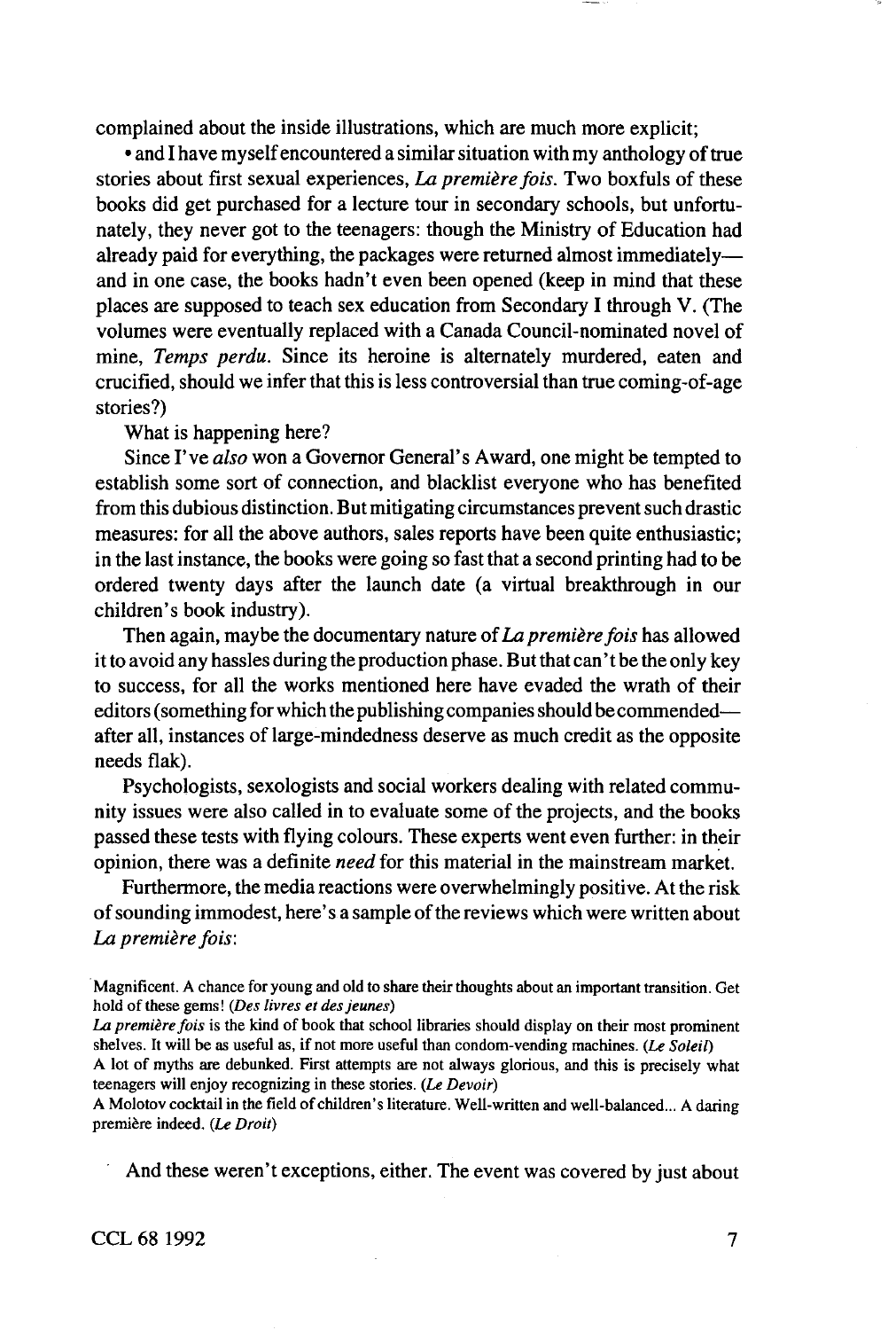every francophone reviewer (even those who usually don't handle kid lit); over the entire year in which this took place, not a single put-down was uttered. In fact, the anthology ended up being selected by the International Youth Library in Munich for its 1992 *White Raven* honour roll.

So if the authors, the publishers, the experts, the media, the readers and the prize-givers agree that a book is worth reading, what exactly are the weak links that prevent this material from reaching its target audience?

As everybody must know by now, there are two: a small percentage of parents and a large percentage of people who fear these parents (and act accordingly).

As we have seen, the actual welfare of children is not a factor—at least it's not in the opinion of the most knowledgeable specialists in these matters. It's *adult* feelings that are to be spared here, so there won'tbe any obstacle when their values are passed on to the following generation.

Now, I believe that boycotts and protest campaigns are the greatest tools that consumers can use to make themselves heard and improve their lot. People who are offended by a particular product should not buy it, and they certainly shouldn't be forced to do so. If the sum total of these reactions convinces authors or companies to change their ways, fine. Democracy has spoken.

But that's where I draw the line. If one's personal sensibilities are jarred by a given story, it doesn't follow that this individual has the right to restrict *other people's* access to the same material.

Yet this is what book banning is about. Of course, the arguments are never laid out in those terms; cries of censorship are not reactions one strives to arouse. So in fairness to the self-appointed watchdogs who are just starting to "protect our children," I've compiled an inventory of the excuses that are most often proffered on such occasions. Use them wisely.

**1. The kids are too young for this.**

I'm always amazed to see how quickly we forget our past sexual fumblings when we become parents. Didn't we all know what a nude body looked like by the time we were eight? Weren't we all curious about sex before we even got to puberty? If we think that the new generation can be damaged by this kind of information, does it imply that today" s kids are stupider than we were, or are we trying to keep them from becoming as twisted as *we* have become?

Let's get a few things straight: according to a recent Queen's University Study, 12% of the boys and 8% of the girls in Grade 7 are no longer virgins. These figures grow to 26% in Grade 9 and nearly 50% in Grade 11. That's right: while we are trying to prevent them from *reading* about sex, half of all fifteen-yearolds are already making love behind our backs.

Instead of ignoring these numbers, maybe we should revise the old equation according to which "explicit scenes = adult-only material." In fact, not to do so would be foolish now that sensual imagery has spread all over popular culture from music videos to commercials to Disney pictures.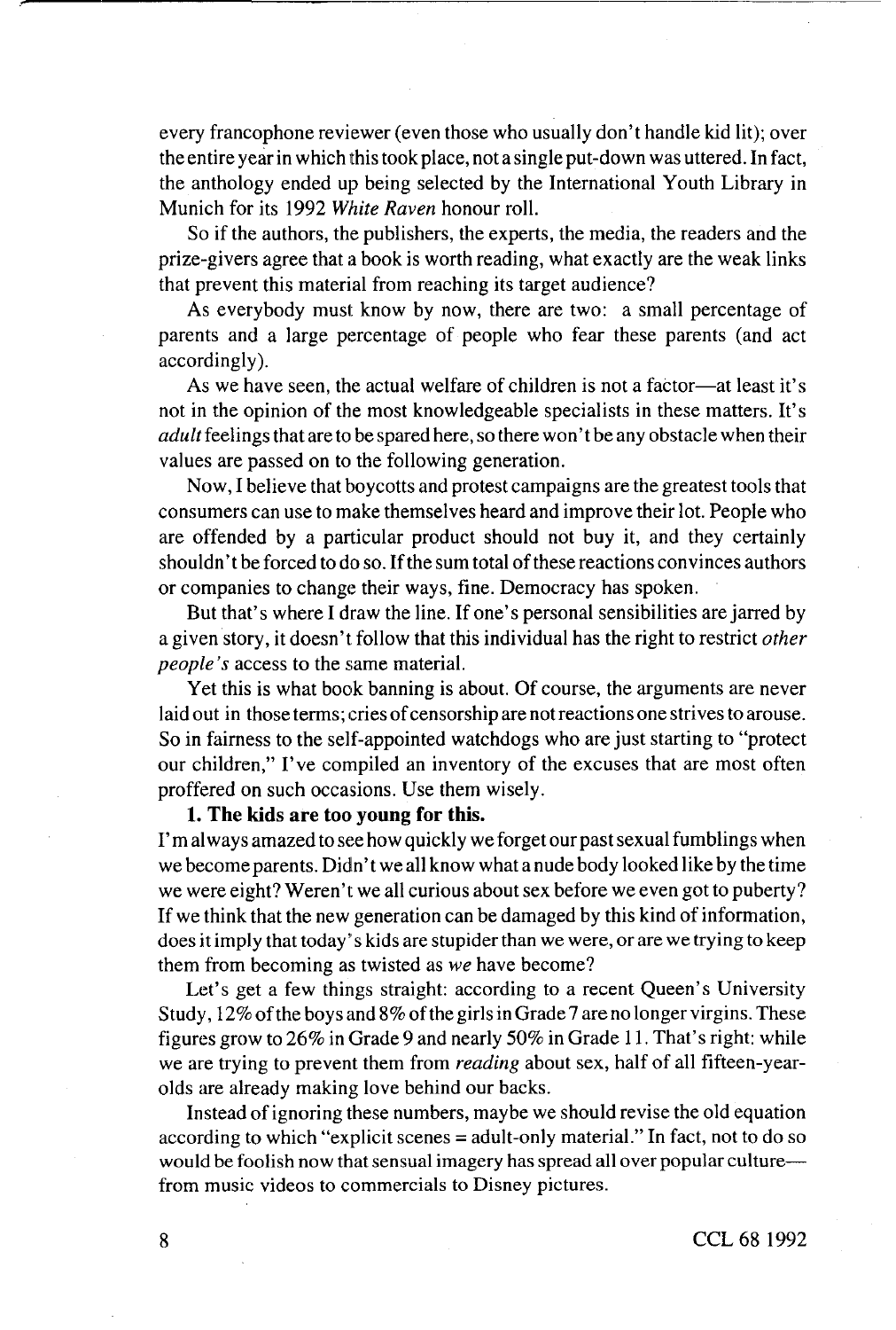If we consider the pressures that teenagers are facing in the sexual arena, the least we can do is *increase* our supply of adequate information; if we don't, the only sources that will be readily available are the distortions provided by media fantasies and schoolyard banter.

# **2.** *We* **are not ready for such material.**

Ah, that's more like it. Unfortunately, whenever someone concedes that "we" are to blame for censorship, that person is always pointing at *other* people. "The priest in charge of our sex education classes cannot bring himself to say the word condom," a school director explained as he was returning my books. Am I to understand that this statement is all that's needed to make the problem go away?

I'll be the first to admit it: it's not easy to stay in tune with the times. As an author for adolescents, I should know: in spite of an extremely tight research budget, my entire livelihood depends on being "cool enough" to stay relevant in a topsy-turvy world. Aren't educators in the same position? If we were talking about geography instead of sex, what would anyone think of a teacher who chose to ignore the changes in the Eastern Block?

# **3. We've been criticized for less than this.**

So have I, but it didn' t stop me from doing what I thought was right. And the same argument goes for all the individuals who have made significant contributions to the human race (instead of trying to remain unnoticed, the avoidance of trouble being their only purpose in life).

Don't get me wrong: I don't advocate raising hell for hell's sake. It's just that there will always be people who get offended, no matter how bland a project turns out to be—when we reduce this *ad absurdum*, breathing our neighbour's air might even be construed as an invasion of privacy.

Therefore, trying to anticipate all types of criticism only makes things worse: if school administrators, teachers and librarians keep trashing their plans every time they imagine that Someone Somewhere *might take* exception to them, what we' re going to get is not progress, but a reduction of all learning experiences to

the lowest common denominator. In other words, we can kiss civilization goodbye.

Once again, this does not mean that all forms of explicit material should become required reading, regardless of the students' religion, culture or creed. But the exceptions shouldn't dictate the rule, either; if these books are part of a list of suggestions, or if they are made available through the school library, what can possibly be wrong with teenagers consulting them<br>
<sup>1</sup> like Helen. And I like going into their toom when they<br>
are still sleeping and playing on their bed **of** their own free will? <br> **o** Daniel Sylvestre 1984



CCL68 1992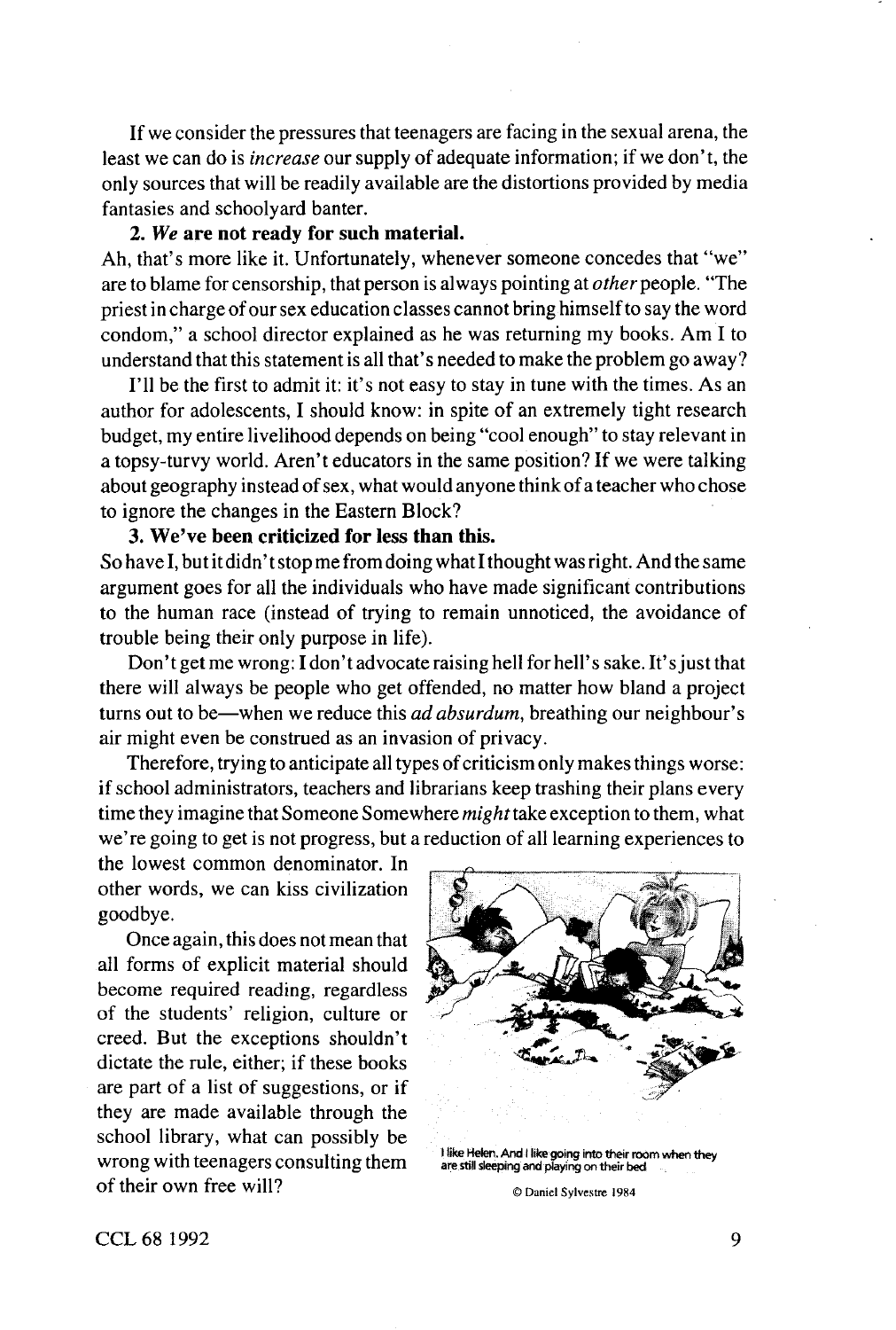# **4. We can't encourage premature relationships.**

Premature by whose standards? Our ancestors used to marry at the onset of puberty, and they were none the worse for wear; why is it that we, by contrast, panic at the sight of a bare *shoulder* in the Gauthier/Sylvestre *Yuneek* series?

Besides, despite outcries to the contrary, it has never been demonstrated that a glimpse of skin—or straight talk about sex—leads to a life of depravation and promiscuity. In fact, the evidence tends to run in the opposite direction; wellinformed kids do not need to make reckless experiments of their own.

By the way, in the case of *La première fois*, four of the sixteen stories extolled the virtues of abstinence, and the average age of the characters was seventeen and a half years (two of them being more than 22 years old). Would anyone prefer the messages that teenagers find on every street corner?

**5. Sexual materials do not belong in a writing course.**

And why not? Other educational readings are not issue-free: they deal with ecology, feminism, racial harmony and other subjects that are relevant in modern society.

I know it's an old saw, but even in our classrooms, stories dealing with explicit violence are tolerated to a far greater extent than displays of affection between consenting partners. The latter are certainly *very* far from menacing our collective survival, so what is it that makes them more objectionable than a bullet between the eyes?

All right, it's true that romantic novels for young adults are not always sanitized for educational purposes. But then again, neither are the works of Homer, Shelley, Hugo, Steinbeck, Atwood and Richler. Should all masterpieces be banned from the classrooms, then? What will be left of a kid's introduction to literature when made-to-measure readings become the only tolerable art form in our schools?

#### ORIGINAL VERSION



©RogerPait 19X5

#### **6. The stories are too crude.**

Before we tackle this one, notice that the consequences of such crude "excesses" are never explained. Are certain words empowered with mindrotting energy? Are non-sexist, anatomically-correct images bad for the eyes? Which is the most hurtful: frank portrayals of reality, *or thesheltering of artificially-created sensibilities^!*

It's hard to get a handle on crudity anyway, for the concept varies with every person, time-frame and context in which the issue is raised. A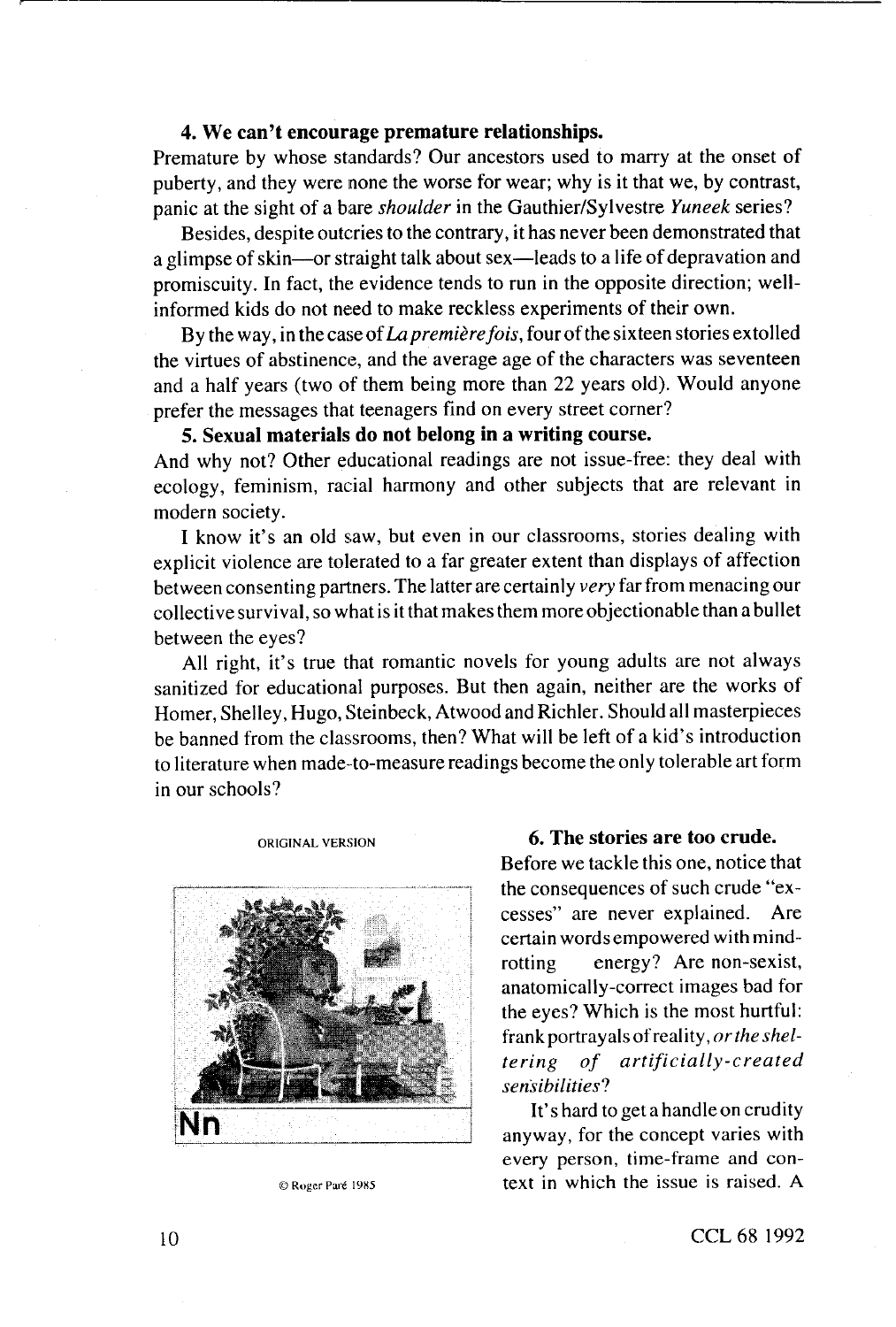

C Roger Paré 1985

us IMMERSION VERSION fully-dressed Madonna (the Warner Brothers kind) might offend some people, while a nude Venus (the Botticelli kind) will remain acceptable to others. And vice-versa.

> Strangely enough, no one allows for such variations when we come to children's literature. *Any* degree of explicitness is suddenly too much, even if it occurs in a clinical setting. Kids are supposed to be asexual. End of discussion.

> But if our intent is to keep certain concepts from reaching young people's ears, we might as well confess that we've already lost the battle. Like

most banning attempts, our efforts to suppress these ideas are bestowing a special status on them, thereby promoting their worth instead of letting sleeping dogs lie.

If we really wanted to keep our offspring from focusing too much attention on their genitals, we should be treating these like any other body part.

**7. The contents are not always optimistic.**

Of course they aren't. I'll grant you that unilaterally negative coverage of sexual issues is utterly irresponsible—but pretending that everything out there is safe, comfortable and nice doesn't make more sense. We don't censor *Romeo and Juliet* or *Cyrano de Bergerac* because they end in tragedy; why should we treat modern romances any differently?

It's odd that the people who object to an occasional tale about our world's imperfections are often individuals who will tolerate sex education only if the teachers stick to warnings about sexually-transmitted diseases and unwanted pregnancies. Isn't it our collective duty to view emotions as more complex than human plumbing?

When adolescents learn that love can be fallible from time to time, they are more likely to abandon fairy-tale notions, and become more responsible. Now *that's* what true prevention is all about.

# **8. Too many options could be disorienting.**

This is often a euphemism for "we will not tolerate any deviation from the norm," chief among such deviations being depictions of homosexuality. The only texts that are acceptable are those which toe the party line, and the party line is based on what is *already* acceptable in current literary production. You want an example of perversion? Try this incestuous circle of self-fulfilling prophesies!

Sexual identity is nobody's business but one's own. There is no—repeat, no—excuse for ramming a personal standard down people's throats. By the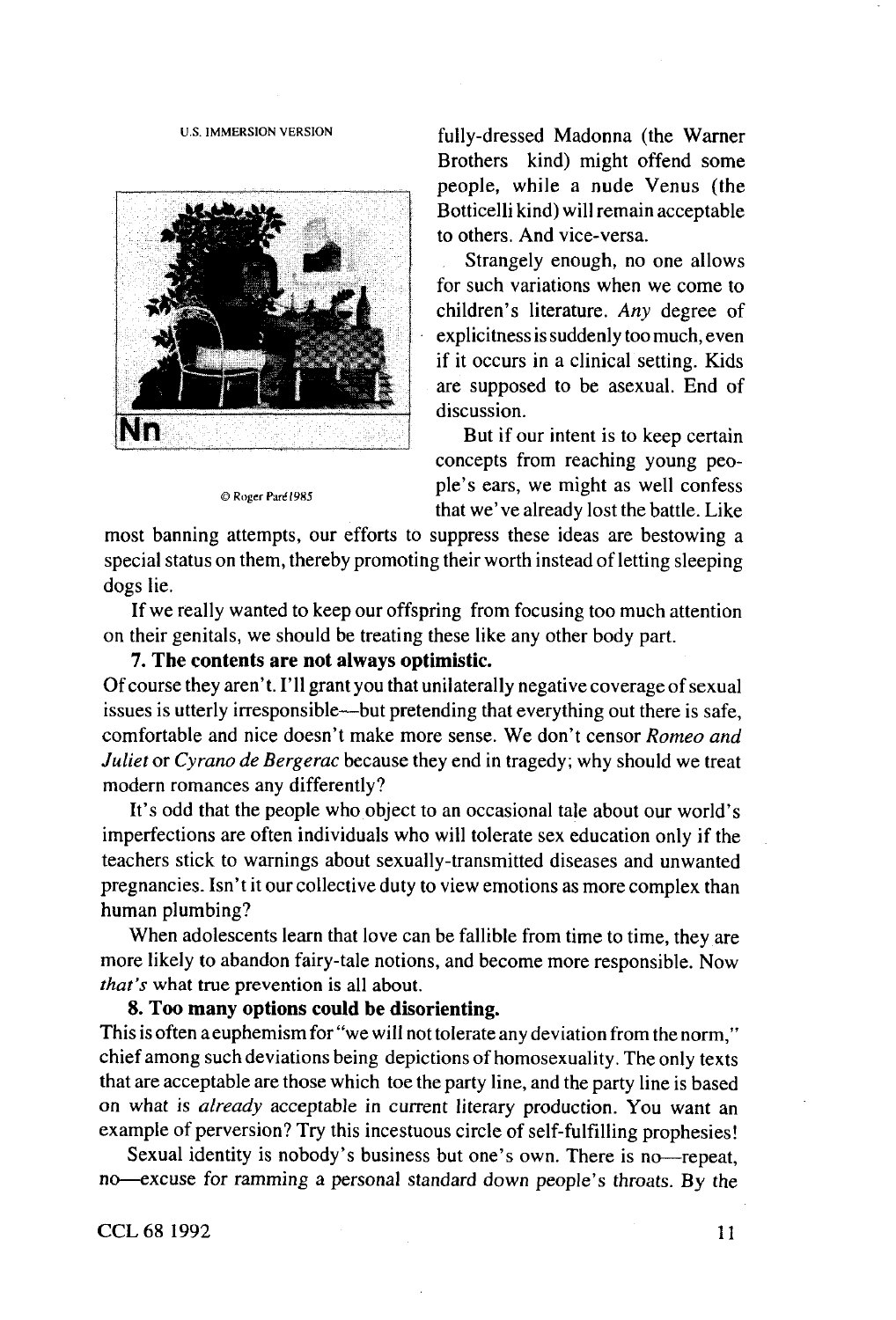same token, banning information about the alternatives is just as despicable, for it leaves *no other choices* than the approved, "voluntary" decision. Coercion can be disguised in many ways, and this is definitely one of them. Whenever kids become old enough to procreate, I agree that we should guide them through this new development. But that also means crediting their minds with enough intelligence to deal with this. Teenagers' brains do not short-circuit as soon as they are presented with more than one possibility!

# **9. All the options are not covered.**

Believe it or not, this objection was once offered to me in the same breath as the previous one.

Whether it is written in the first or the third person, a novel is usually constructed so that you can share a particular being's point of view. Unless you're dealing with the ultimate "Choose-your-own-adventure saga," you cannot expect that book to weigh every imaginable opportunity in an objective and egalitarian fashion. No writer alive (or dead) could withstand such a tall order.

As long as authors do not present their scenarios as the *only* solutions to certain conflicts, there is nothing wrong with having a given character follow a given path in given circumstances. If the readers are interested in exploring alternate avenues—I can't believe I have to explain this—they can always look for other documents on the same subject!

**10. The text may be o.k., but the illustrations won't do.** In spite of everything we have just said, writers have it easy. For some reason, illustrators will not get away with material that's one-tenth as daring as the texts which are currently being accepted.

Speaking as an occasional illustrator, I cannot see the difference in shock value between yarns that are encoded with alphabetical characters, and those which are told via pencil lines and colour splashes. In both cases, we're talking about ink on a sheet of paper, but there you have it: the word "breast" will very



rarely cause a fuss, while a cartoon drawing of the same will send the censors scurrying for their OBSCENITY stamp.

It's not as if the idea was to protect illiterate children from an "improper" visual assault; if the written equivalent is acceptable to grown-ups, then why would it be repugnant to youngsters, especially if the kids have yet to learn about social taboos? When a five-year-old spotted an enlargement of *La premiere fois 's* cover in a book fair, he didn't even notice that the character was in the buff. All he said was "Mom, look! That man's got an apple in his body!"

The mother was horrified, though. Now, which is © Stéphane Jorisch 1991 the healthier attitude?